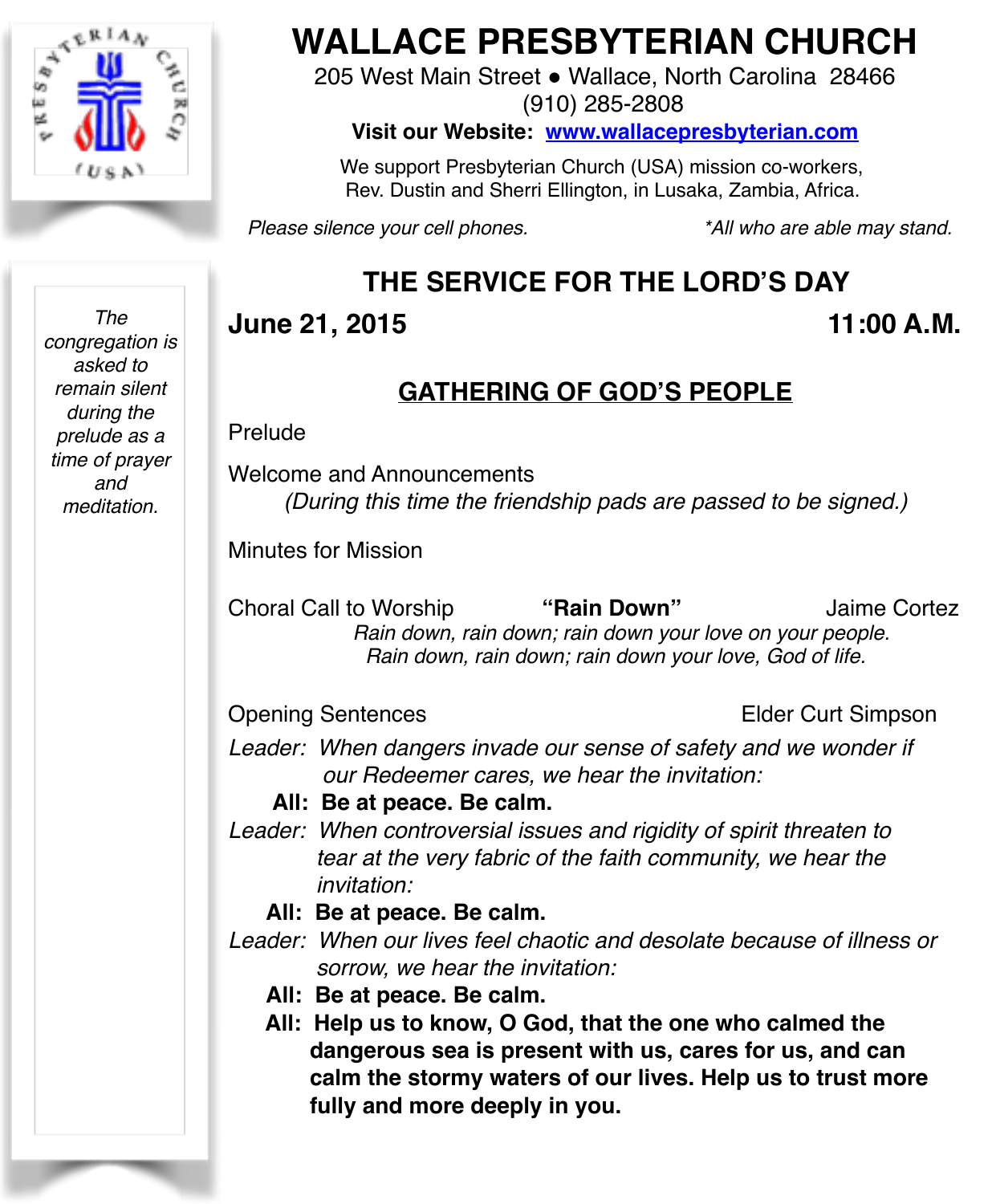\*Hymn #463 **"How Firm a Foundation"** FOUNDATION

*The vigor of this tune seems especially right for the final line's reference to Hebrews 13:5.*

#### Prayer of Confession *(Unison)*

*God of love and power, we listen to the stories of miracles and doubt that these things can happen today. We look at the waves of misfortune, distress, misery, distrust, and anger and wonder how we can still those waves. We feel the pressures of power and fear flooding into our lives, threatening to drown us and wonder where you are. Forgive us for the littleness of our faith. Forgive us for our doubts. Help us to place our trust in you, Lord Jesus. Help us to fix our eyes on you and on the ministries to which you have called us. For we ask these things in Jesus' Name. Amen.*

#### Responsive Assurance of Pardon

*Fear not! God is with us, stilling the storms and raging fears in our lives. Place your trust in God always. Amen.*

\*Gloria Patri Hymn #581 *Glory Be to the Father*

### **PROCLAIMING GOD'S WORD**

Children's Sermon

Anthem **"Yes, He Did!"** Lloyd Larson *Jesus said He was the Son of God. Yes, He did! Yes, He did! On this earth our Holy Savior trod. Yes, He did! Yes, He did! He walked the shores of Galilee. He calmed the storm on a raging sea. He came to set us free. Yes, He did! Yes, He did! Jesus made the blind to see. He came and offered liberty. Jesus broke and blessed the bread, and five thousand then were fed! Jesus showed His power to save, when He rose up from the grave. Jesus came to conquer sin, came to die and freedom win! Jesus said He was the Son of God. Yes, He did! Yes, He did! On this earth our Holy Savior trod. Yes, He did! Yes, He did! He walked the shores of Galilee. He calmed the storm on a raging sea. He came to set us free. He died on Calvary, then He rose for you and me! Yes, He did! Yes, He did!*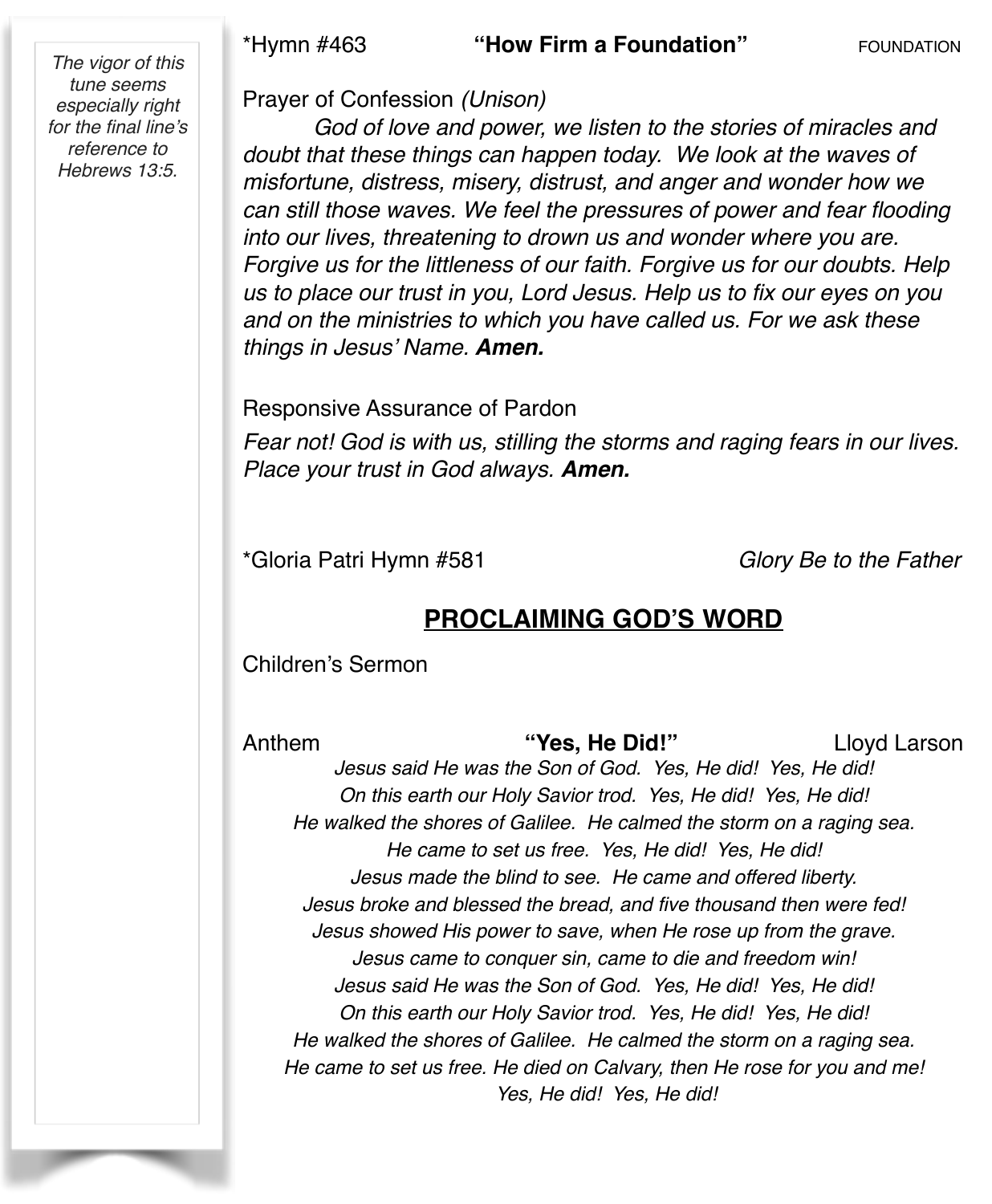Prayer for Illumination

*God our helper, by your Holy Spirit, open our minds, that as the Scriptures are read and your Word is proclaimed, we may be led into your truth and taught your will, for the sake of Jesus Christ our Lord. Amen.*

| <b>Old Testament Lesson</b>            | Psalm 107:23-26; 28-31         | <b>Elder Curt Simpson</b><br>+Pages 487,488 |
|----------------------------------------|--------------------------------|---------------------------------------------|
|                                        |                                |                                             |
| Hymn #275                              | "A Mighty Fortress Is Our God" | EIN' FESTE BURG                             |
| Gospel Lesson                          | Mark 4:35-41                   | $+$ Page 816                                |
| Sermon                                 | "Perfect Storm"                | Rev. Lauren Deer                            |
| A Time for Reflection                  |                                |                                             |
| Pastoral Prayer with The Lord's Prayer |                                |                                             |

## **GIVING THANKS TO GOD**

Presentation of Tithes and Offering

**Offertory** 

\*Doxology

*Praise God from whom all blessings flow; Praise Him all creatures here below; Praise Him above ye heavenly host; Praise Father, Son, and Holy Ghost. Amen.*

\*Prayer of Dedication

The Affirmation of Faith: The Apostles' Creed I believe in God the Father Almighty, Maker of heaven and earth, And in Jesus Christ his only Son our Lord; who was conceived by the Holy Ghost, born of the Virgin Mary, suffered under Pontius Pilate, was crucified, dead, and buried; he descended into hell; the third day he rose again from the dead; he ascended into heaven, and sitteth on the right hand of God the Father Almighty; from thence he shall come to judge the quick and the dead. I believe in the Holy Ghost, the holy catholic Church, the communion of saints, the forgiveness of sins, the resurrection of the body, and the life everlasting. **Amen.**

*Martin Luther created the text and tune for this, his most famous hymn, which is based on Psalm 46.*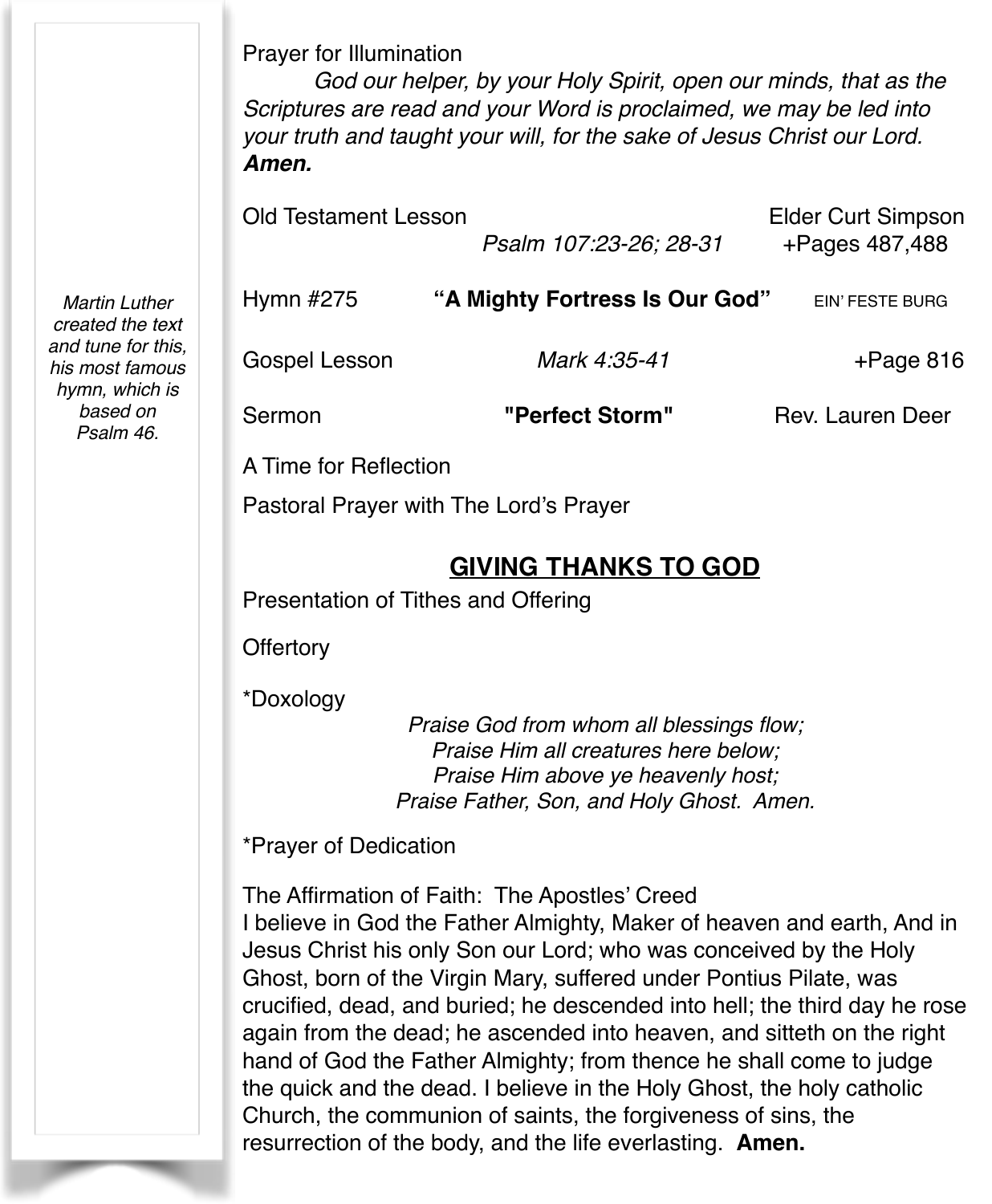*The year after this text was written, it was included in the most influential British hymnal of the 19th century. The tune especially composed for it preserves the ancient Roman name of the island where Paul was shipwrecked, now called Malta.*

\*Hymn #8 **"Eternal Father, Strong to Save"** MELITA \*Benediction \*Choral Benediction **"Amen"** AFRICAN-AMERICAN \*Postlude

*\*All who are able may stand. +The page number in the pew Bible.*

**SHRIMP-A-ROO!** Come Join Us For the First Annual **"Shrimp-A-Roo!"** on Wednesday, July 1, 2015 Come and enjoy the fun, fellowship, and shrimp! \$12.50 Tickets will be required. Get your ticket from Dottie Obenour, Bill Walters, Rick Batchelor, Brenda Long, Gerri Hanson, Sandy Cobb, Lois Edgerton, or Bobby Ives

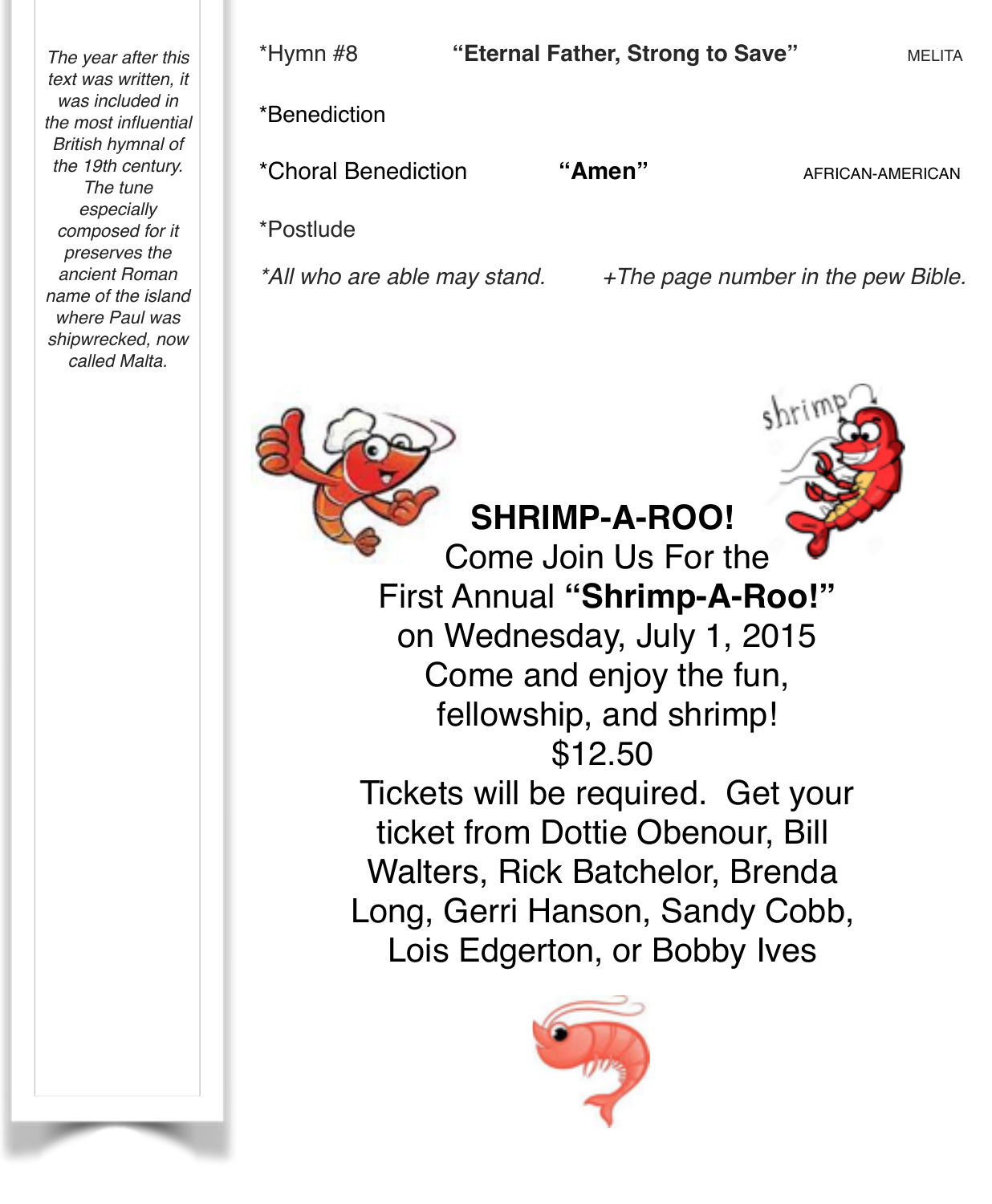## **WEEKLY CALENDAR**

- 11:00 am Worship Sunday, June 21- Tuesday, June 30 Minister on Vacation Tuesday, June 23 ! ! ! ! No SonRise Service Wednesday, June 24 No Bible Study !!!
- Sunday, June 21 **BEE** HAPPY FATHER'S DAY! 9:40 am Opening Assembly 10:00 am Sunday School

# **NOTES AND ANNOUNCEMENTS**

- **" We welcome Rev. Lauren Deer** as our preacher this morning. Rev. Deer is ordained in the Cooperative Baptist Fellowship and serves as the Chaplain of the Wallace Police Department. She is also an affiliate member of the Wallace Presbyterian Church and will begin a doctoral program of study at the Campbell University School of Divinity in the fall. Welcome!
- **" Philip Gladden** will be on vacation in Seoul, South Korea through Tuesday, June 30. Contact Susie Bullard, clerk of session, or the church office (285-2808) in an emergency. Rev. Brian Doles, pastor of the Mt. Zion Presbyterian Church in Rose Hill, is on call for emergency pastoral care situations.
- **Today** we receive our annual Mother's Day/Father's Day Offering for The Presbyterian Homes of North Carolina. For more than sixty years, Presbyterian Homes, Inc. has offered multiple communities for independent living, assisted living, Memory Care, and skilled nursing care. Thank you for your contributions.